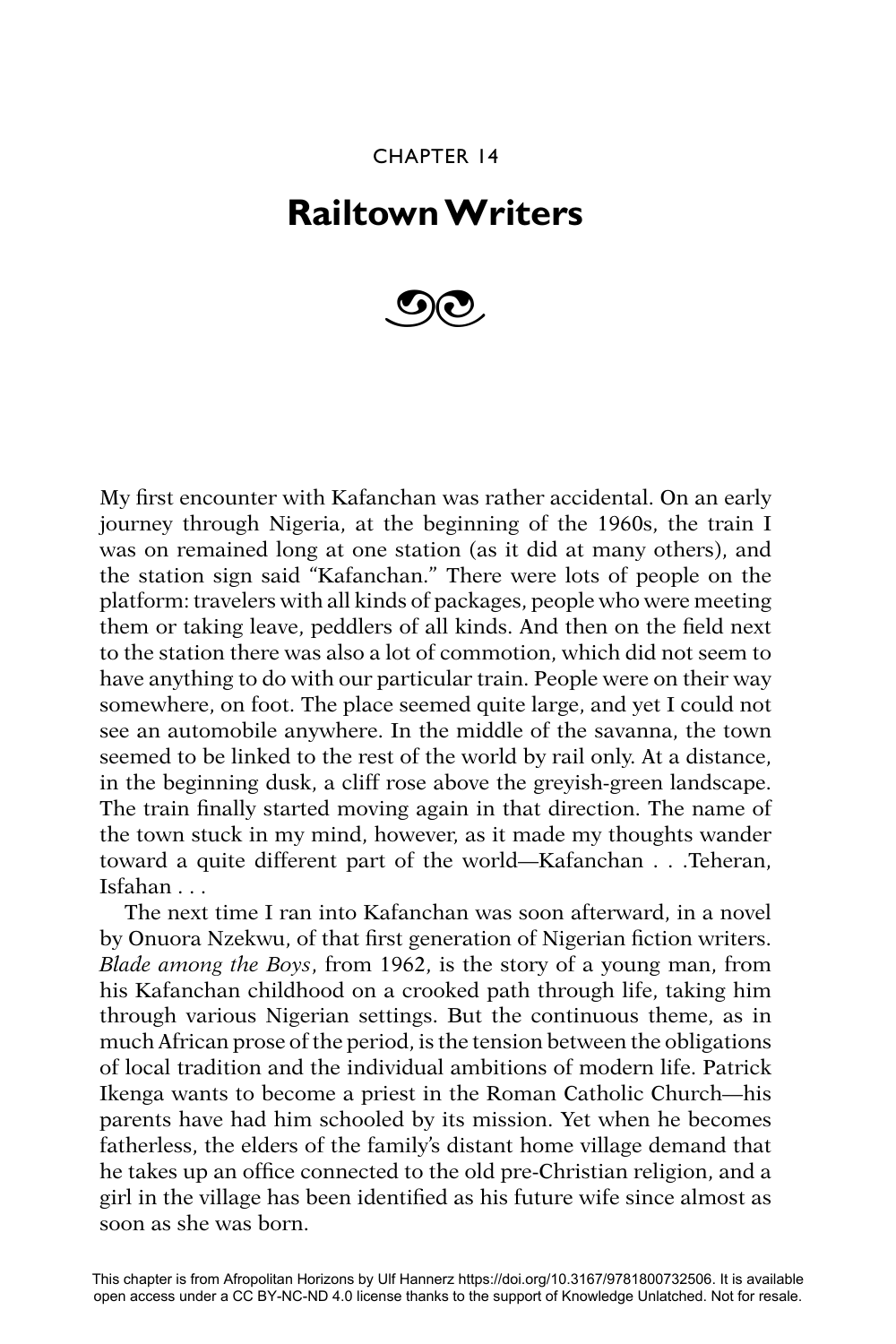#### Railtown Writers 145

Again, Patrick Ikenga of the novel does not remain in Kafanchan for very long. He is an Igbo, so his roots are elsewhere. Moreover, as the Ikengas are a railway family, he finds himself at various times in different temporary homes along the rail. But before we get that far in the story, Onuora Nzekwu briefly portrays Kafanchan as it was in its earlier decades. He was born there himself, and one senses that he was a railway child. Local life revolves around the activities and the rhythm of the railway.<sup>1</sup> Such power holders as the British colonial officers are hardly visible, except when Empire Day is celebrated. But there is a multitude of ethnic groups. Their various Christian congregations are in competition, while there is more distance between them and the Muslim Hausa, and for that matter the indigenous peoples of the area. These have not yet been so fully reached by the missions, and they come into town only very occasionally. Nzekwu allows Patrick Ikenga to notice that they hardly wear any clothing, and that the women often have only twigs of leaves between their legs.

Later on, when I was planning to do urban ethnography somewhere in Nigeria, I remembered the Kafanchan railway station and Nzekwu's book. On my reconnaissance trip to find a suitable field site, I thought I would have a look at Kafanchan first. Quickly enough, I decided that it suited me well, and I liked it.

By then, of course, Onuora Nzekwu was long gone—although he was nationally quite visible. To begin with, briefly, he was a peripatetic schoolteacher, but then he turned to writing. *Wand of Noble Wood*  (1961) had actually been his first novel; after *Blade among the Boys* came *Highlife for Lizards* (1965). The first and the third are largely set in Igboland and offer a great deal of dramatized knowledge of Igbo culture, not least relations of gender, family, and kinship. But his bestknown book remained *Eze Goes to School* (1966), a slim volume for primary school use, an early reading experience for masses of Nigerian school children.<sup>2</sup> Apart from that, he had started working early for *Nigeria* magazine, a high-quality quarterly government publication devoted to documenting Nigerian cultures. Soon enough he was its editor. The Biafra period, during which he had returned to the Igbo homeland, turned out to be a rather parenthetical interlude. He came back to Lagos, and for much of his remaining active years he was the general manager of the News Agency of Nigeria. His death, in Onitsha in April 2017, at age eighty-nine, drew nationwide attention. President Buhari, tweeting a condolence message, referred especially to the national importance of *Eze Goes to School.* Just a little later, one could find one copy of that book advertised at the Amazon.com website, at the price of US\$706.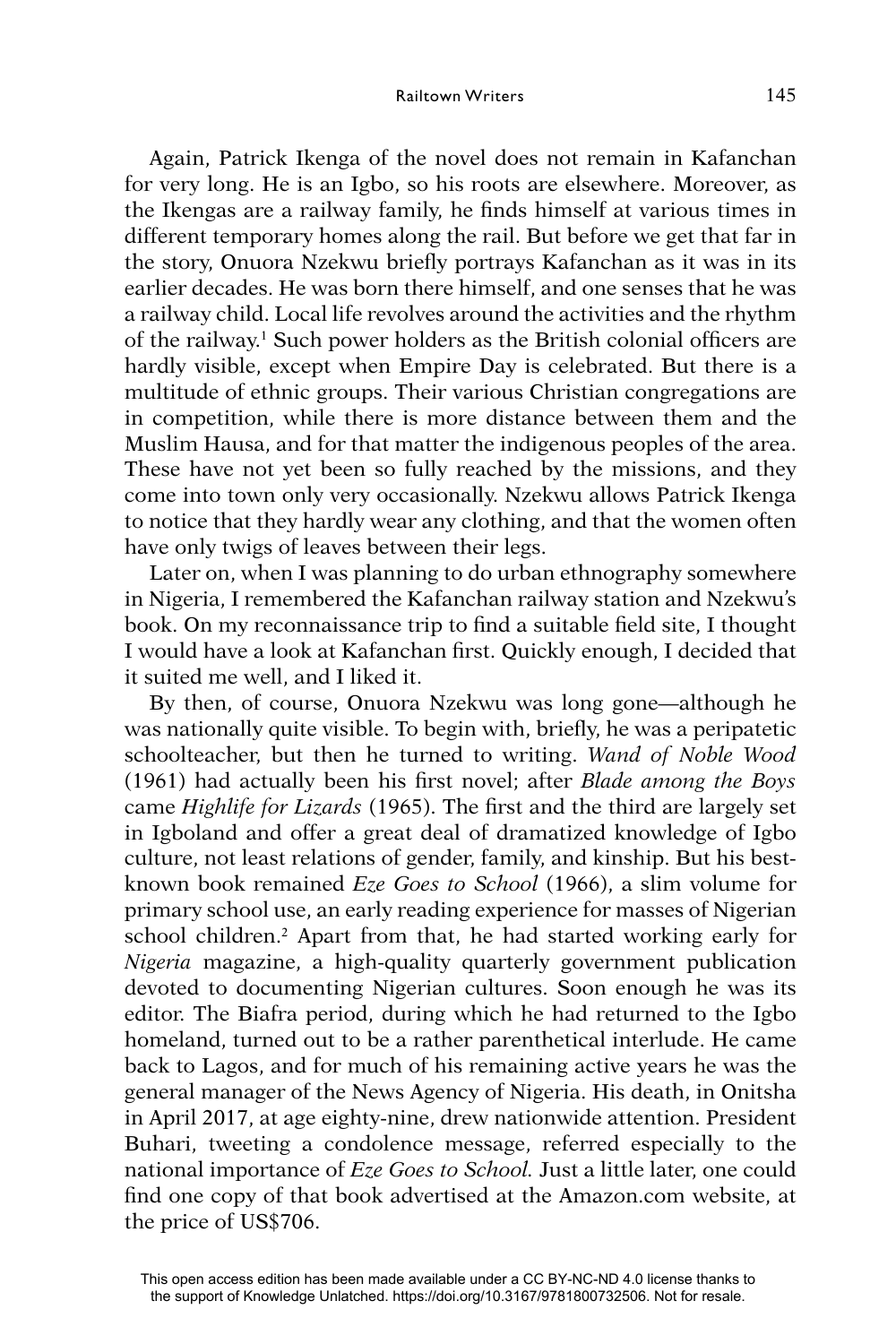Another novel, accidentally encountered: as I am at Copenhagen Airport, waiting for the departure of my plane, I browse in a book stall. High on a shelf I come across *Burma Boy* (2007), by Biyi Bandele, about the young men who were recruited from West Africa's villages and small towns, many of them mere teenagers, to fight for the British Empire against the Japanese enemy on a different continent in World War II.

Their view of the world was hazy, their understandings of weaponry, terrain, and command were faulty and grew only through costly experience, and some of them would never come home again. But they were held together through all the hardships of the jungle war by their innocent faith in King George, their Nigerian background, and their Hausa and Pidgin dialects, which they used to share memories of life at home and to interpret what was new and alien. This was the Royal West African Frontier Force, once set up by the colonial master Governor Lugard.

Bandele's father had been a Burma veteran himself, and the novel had originally been inspired by the stories Bandele had heard at home as a boy. But then he had proceeded to read historical accounts and the biographies of British officers, and do research in the archives, and he had written his book with those materials as a background as well.

And then I found that the author of *Burma Boy* was from Kafanchan. He was born there in 1967, at a time when the town was in upheaval, with the large Igbo population fleeing after Northern pogroms, and at the beginning of the Biafra War. Even if he could hardly remember that, he would probably have learned about some of the consequences in his early years. And he could have been among the boys I encountered on the town streets by the time I arrived; if I did not notice him, it was still likely he would see me, the conspicuous stranger (and perhaps he shouted "*oyinbo*!"—"whiteman!" in Yoruba—as he spotted me). But for Bandele as for Nzekwu, Kafanchan was hardly a place to remain for an ambitious youth. The varieties of missionary Christianity dominating schools in the area were not particularly intellectually inclined. So he went south to study in Ife at Obafemi Awolowo University, renamed after the pioneer Yoruba politician.3 And from there he soon enough proceeded to London for a career as writer and dramatist. We come back to him briefly at the end of the next chapter.

Having learned about Bandele's childhood origins, I made my way back to his first book, *The Man Who Came In from the Back of Beyond* (published under the name of Biyi Bandele-Thomas), from 1991. Here was a quite precocious author: he wrote this novel in his early twenties. On the cover of the paperback edition I have, there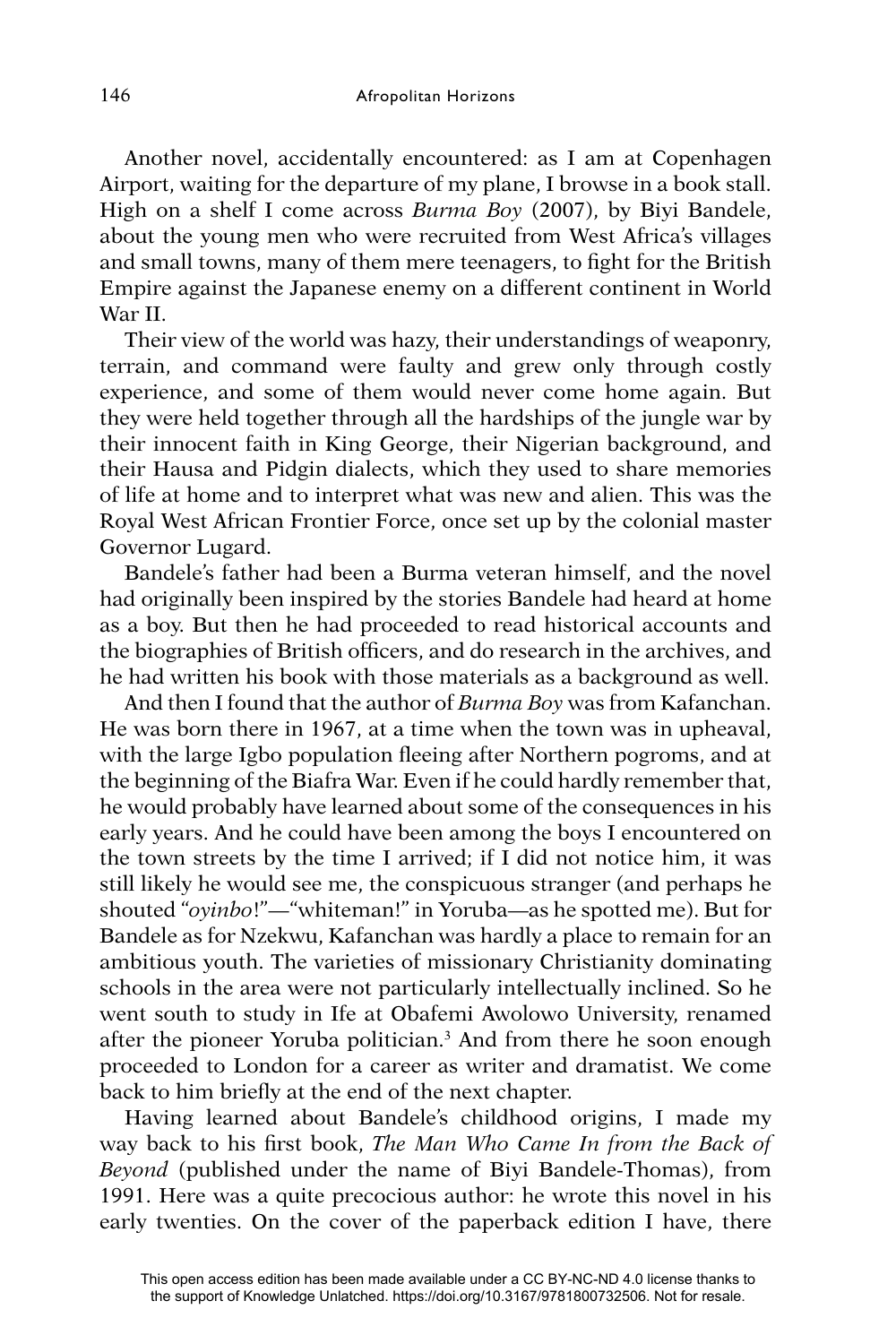is a quote from a review in the *Observer*: "A story of Africa: exotic, sprawling, overcrowded and bizarre." The book was published in Britain by Heinemann, as were so many early African writers. (One could note that the series editor at the time was Adewale Maja-Pearce, another member-of-sorts of a Yoruba diaspora. We come back to him in chapter 18.)

I may confess that I was rather bewildered reading this book. It moves back and forth quickly between people and places and in other ways. Kafanchan serves as the setting occasionally, although there is never really a strong sense of the locale. But we learn this much: "The world is a small place and even smaller was Kafanchan, where the left hand was always aware of what the right hand was doing. A word here, a whisper there and anybody who had ears for the grapevine was immediately brought up to date on the latest news in town." There is also still that infighting between local Christian denominations.

The young man at the center of the story reads Buddhist scriptures and Charles Dickens, Lobsang Rampa, Jack Kerouac, Wole Soyinka, Ernest Hemingway, Booker T. Washington, James Hadley Chase, and Frantz Fanon. He listens to Bob Marley and to Fela Sowande. He gets to know the local marijuana tycoon but also nurtures plans for radical revolutionary violence. On visits to Kano, Kaduna, and Jos, he recruits altogether some fifty youths among the *almajiri*, boys begging in the streets, followers of itinerant Islamic teachers. (A few paragraphs are inserted into the story here on the very real Maitatsine rebellion in Kano in 1980, briefly discussed in chapter 13.) These intended foot soldiers of a rebellion are put up in an isolated house at the outskirts of Kafanchan for training, but when the local police get wind of their presence, the place is raided. The boys, caught in the act of training spear throwing, are arrested. But their leader is not there, having gone to Lagos to get walkie-talkies for them.

And so it goes. One gets a sense of the author as a young man, taking in all the experiences and all the news of his time, fashions and rumors, from near and far away. Returning to Bandele's later book: perhaps we can think of those "Burma Boys" as yet another set of been-tos, of Afropolitans. They were not of the kind who would go abroad to seek education, to further their careers. But they would also come back and play their part in the way Nigerians thought of the world outside.4